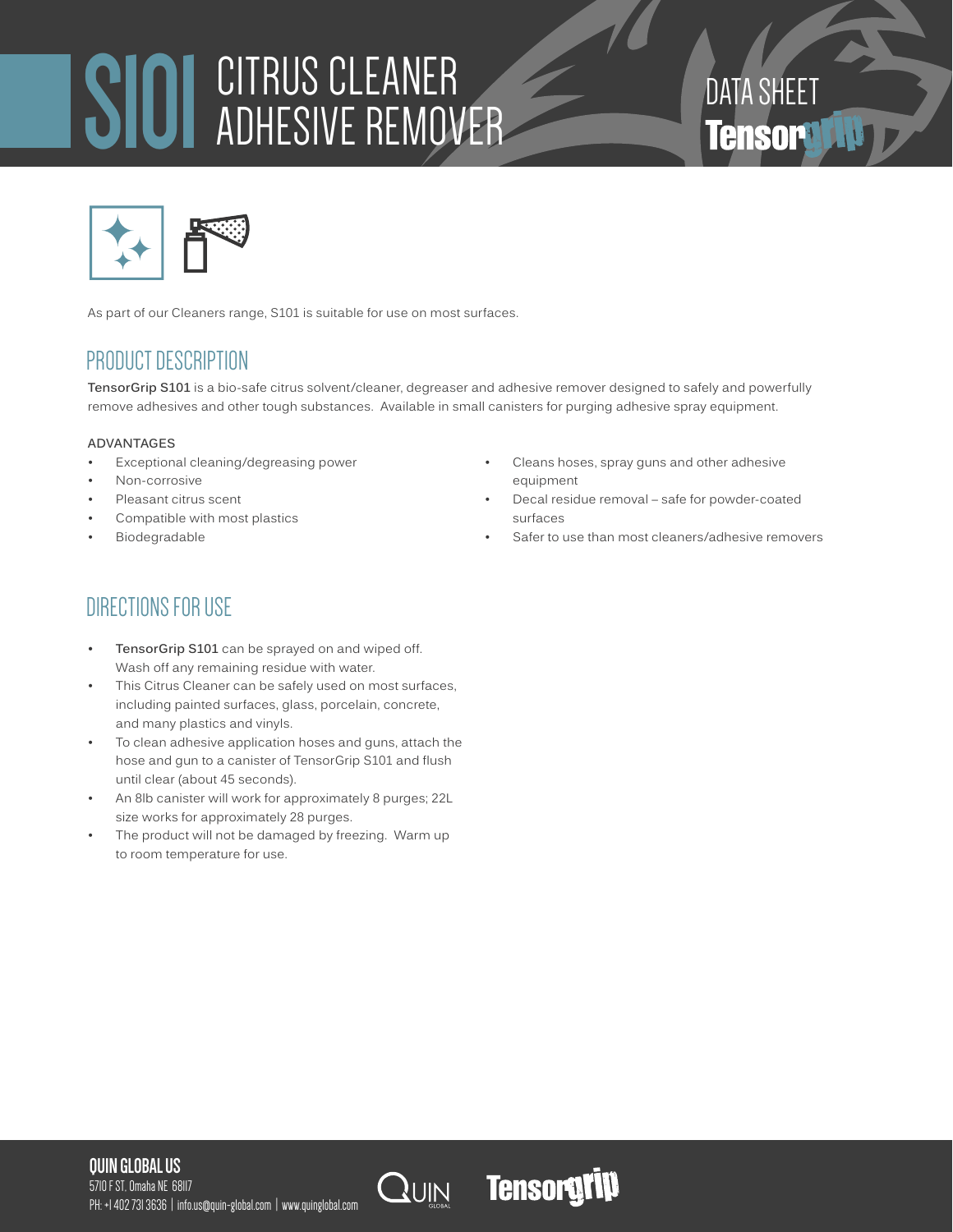# SIOI CITRUS CLEANER<br>DATA SHEET ADHESIVE REMOVER ADHESIVE REMOVER

# CHEMICAL TECHNICAL DATA

# **TYPICAL PROPERTIES**

- Total Solids 0%
- VOC Content 747 g/L
- Color Clear
- 
- 
- 
- Open time N/A
- 

# **PACKAGING**

- 
- 
- 

• System Flammability Combustible liquid; Non-Flammable propellant (22L canisters) Flammable propellant (Aerosols & 7L Canisters) • Solvent System D-Limonene, Mineral Spirits **Dry time** 1-3 mins dependent on temp & humidity • Shelf Life 18 months from date of manufacture

• 650ml Aerosol Cans 7L Disposable Canister • 22L Disposable Canister

# **STORAGE**

# **HANDLING & STORAGE**

- Consult Material Safety Data Sheet prior to use.
- Do not store at temperatures over 120°F/50°C.
- Avoid exposure to direct sunlight.
- Do not store directly on concrete floor.
- Always store above 60°F/15°C
- When connected, keep valve open and hose pressurized at all times
- Always test our adhesives to determine suitability for your particular application prior to use in production

DISCLAIMER OF WARRANTY: Quin Global makes neither warranty of merchantability or fitness for any use nor any other warranty, express or implied, in the sales of<br>its products. Buyer assumes all risk and liability for the r

# **QUIN GLOBAL US**



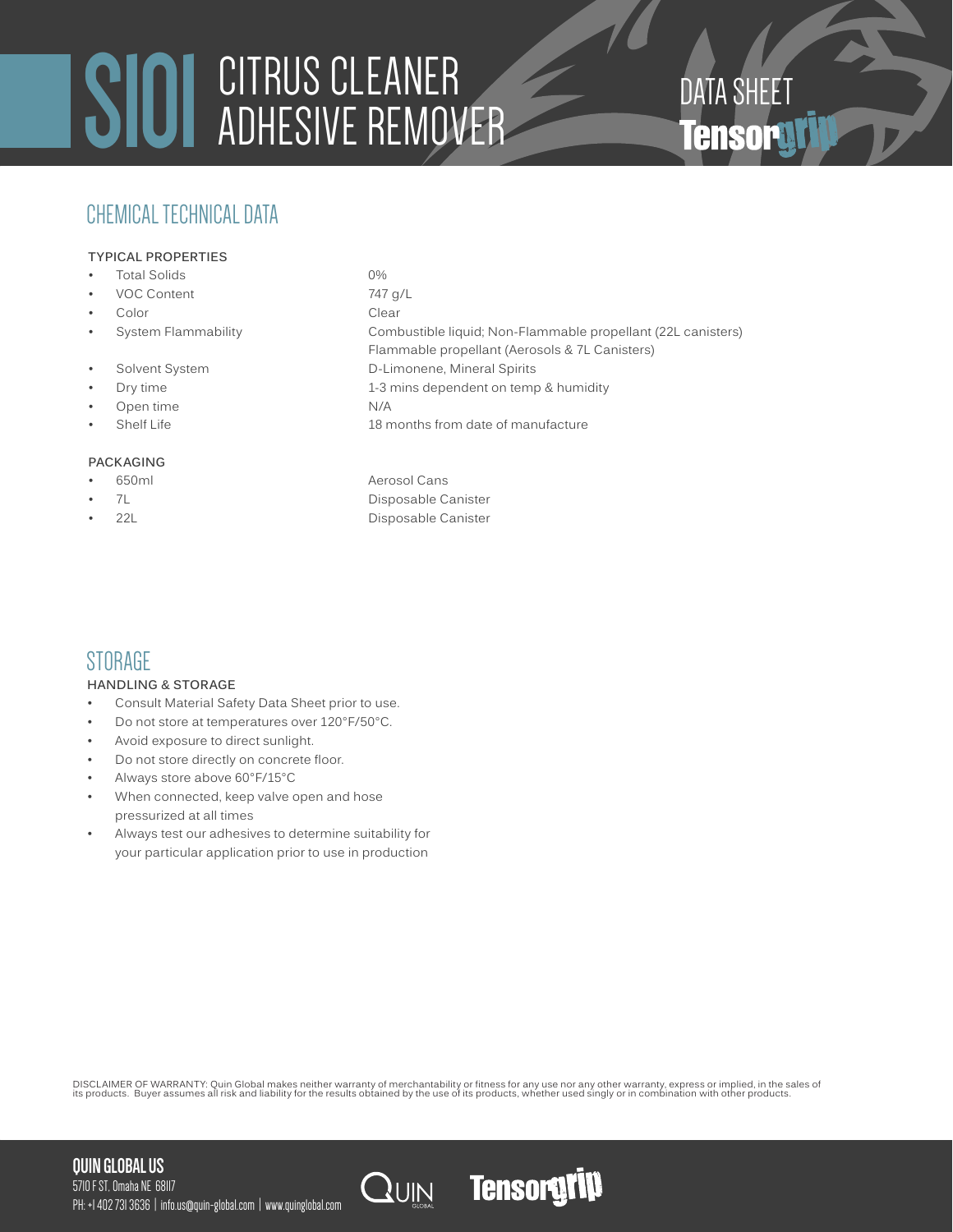# TensoryTip

# SAFETY DATA SHEET Tensorgrip S101 22L Citrus Cleaner/Adhesive Remover

| 1. Identification                                       |                                                                                                                                                                                                  |  |
|---------------------------------------------------------|--------------------------------------------------------------------------------------------------------------------------------------------------------------------------------------------------|--|
| <b>Product identifier</b>                               |                                                                                                                                                                                                  |  |
| <b>Product name</b>                                     | Tensorgrip S101 22L Citrus Cleaner/Adhesive Remover                                                                                                                                              |  |
| <b>Product number</b>                                   | <b>USA</b>                                                                                                                                                                                       |  |
| Recommended use of the chemical and restrictions on use |                                                                                                                                                                                                  |  |
| Application                                             | <b>Cleaning Solvent</b>                                                                                                                                                                          |  |
| Details of the supplier of the safety data sheet        |                                                                                                                                                                                                  |  |
| Supplier                                                | Quin Global<br>5710 F St<br>(402) 731 3636<br>(402) 731 1473<br>marketing.us@quin-global.com                                                                                                     |  |
| Emergency telephone number                              |                                                                                                                                                                                                  |  |
| <b>Emergency telephone</b>                              | Chemtrec: 1 800 424 9300 (Mon - Fri) 09:00 - 16:00                                                                                                                                               |  |
| 2. Hazard(s) identification                             |                                                                                                                                                                                                  |  |
| Classification of the substance or mixture              |                                                                                                                                                                                                  |  |
| <b>Physical hazards</b>                                 | Press. Gas, Compressed - H280                                                                                                                                                                    |  |
| <b>Health hazards</b>                                   | Acute Tox. 4 - H302 Acute Tox. 4 - H312 Skin Irrit. 2 - H315 Skin Sens. 1 - H317                                                                                                                 |  |
| <b>Environmental hazards</b>                            | Not Classified                                                                                                                                                                                   |  |
| Human health                                            | The liquid may be irritating to eyes, respiratory system and skin. Symptoms following<br>overexposure may include the following: Headache. Dizziness. Nausea, vomiting.                          |  |
| Label elements                                          |                                                                                                                                                                                                  |  |
| Pictogram                                               |                                                                                                                                                                                                  |  |
| Signal word                                             | Warning                                                                                                                                                                                          |  |
| <b>Hazard statements</b>                                | H280 Contains gas under pressure; may explode if heated.<br>H302+H312 Harmful if swallowed or in contact with skin.<br>H315 Causes skin irritation.<br>H317 May cause an allergic skin reaction. |  |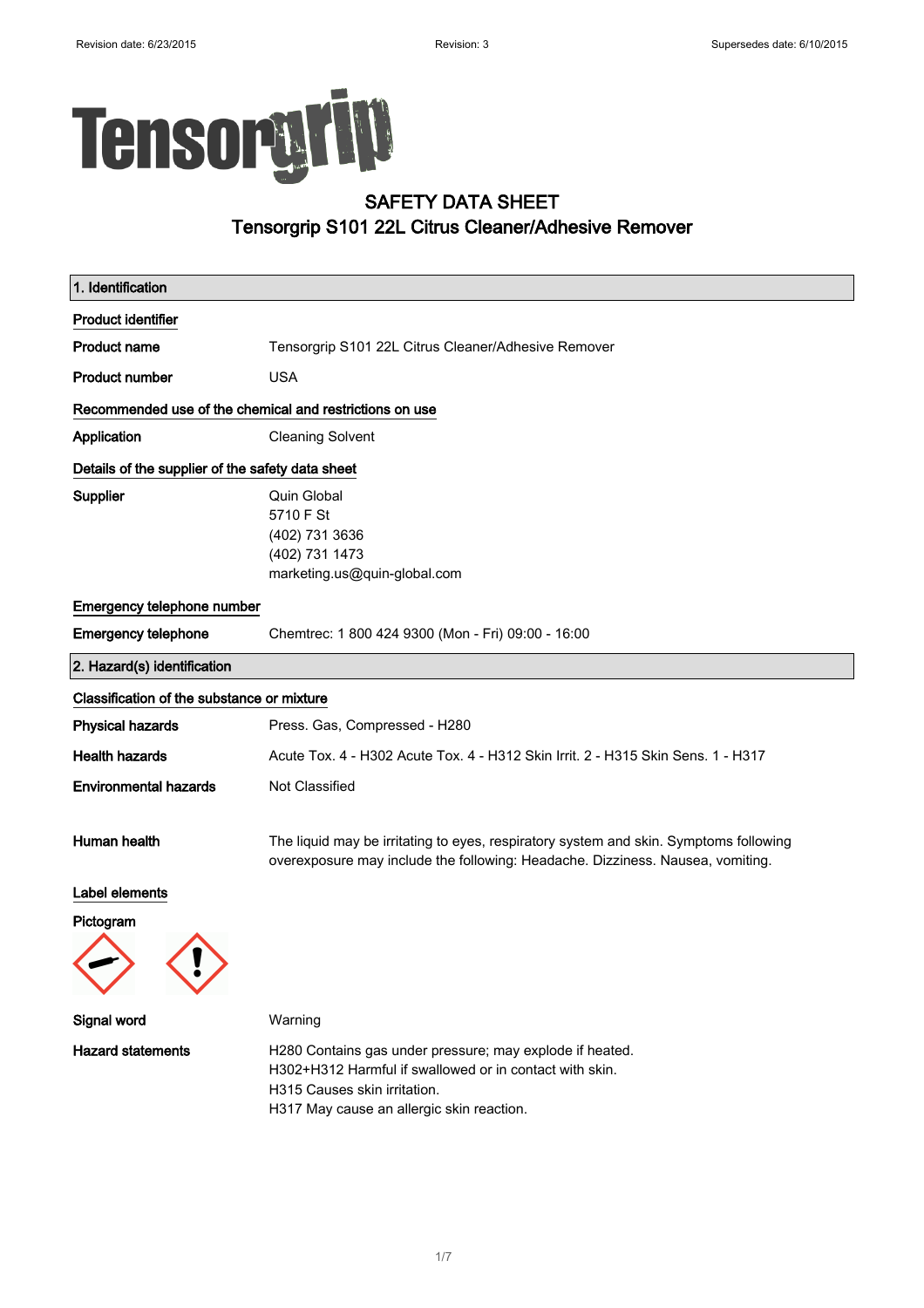| <b>Precautionary statements</b> | P210 Keep away from heat, sparks, open flames and hot surfaces. No smoking.<br>P273 Avoid release to the environment.<br>P301+P310 If swallowed: Immediately call a poison center/doctor.<br>P302+P352 If on skin: Wash with plenty of water.<br>P312 Call a poison center/doctor if you feel unwell. |
|---------------------------------|-------------------------------------------------------------------------------------------------------------------------------------------------------------------------------------------------------------------------------------------------------------------------------------------------------|
|                                 | P333+P313 If skin irritation or rash occurs: Get medical advice/attention.                                                                                                                                                                                                                            |
| Contains                        | d-Limonene, Odorless Mineral Spirits                                                                                                                                                                                                                                                                  |

### Other hazards

This product does not contain any substances classified as PBT or vPvB.

#### 3. Composition/information on ingredients

### **Substances**

#### Mixtures

# d-Limonene 60-100% and the second second second second second second second second second second second second

CAS number: 94266-47-4

# Classification

Acute Tox. 4 - H302 Acute Tox. 4 - H312 Skin Irrit. 2 - H315 Skin Sens. 1 - H317

# Odorless Mineral Spirits 10-30%

CAS number: 64742-47-8

# Classification

Acute Tox. 4 - H302 Acute Tox. 4 - H312 Acute Tox. 4 - H332 Skin Irrit. 2 - H315 STOT SE 3 - H336 Asp. Tox. 1 - H304

The Full Text for all Hazard Statements are Displayed in Section 16.

# 4. First-aid measures Description of first aid measures General information Remove affected person from source of contamination. Move affected person to fresh air and keep warm and at rest in a position comfortable for breathing. Get medical attention if any discomfort continues. Inhalation Move affected person to fresh air and keep warm and at rest in a position comfortable for breathing. When breathing is difficult, properly trained personnel may assist affected person by administering oxygen. Get medical attention. Ingestion **Never give anything by mouth to an unconscious person**. Do not induce vomiting. Move affected person to fresh air and keep warm and at rest in a position comfortable for breathing. Get medical attention.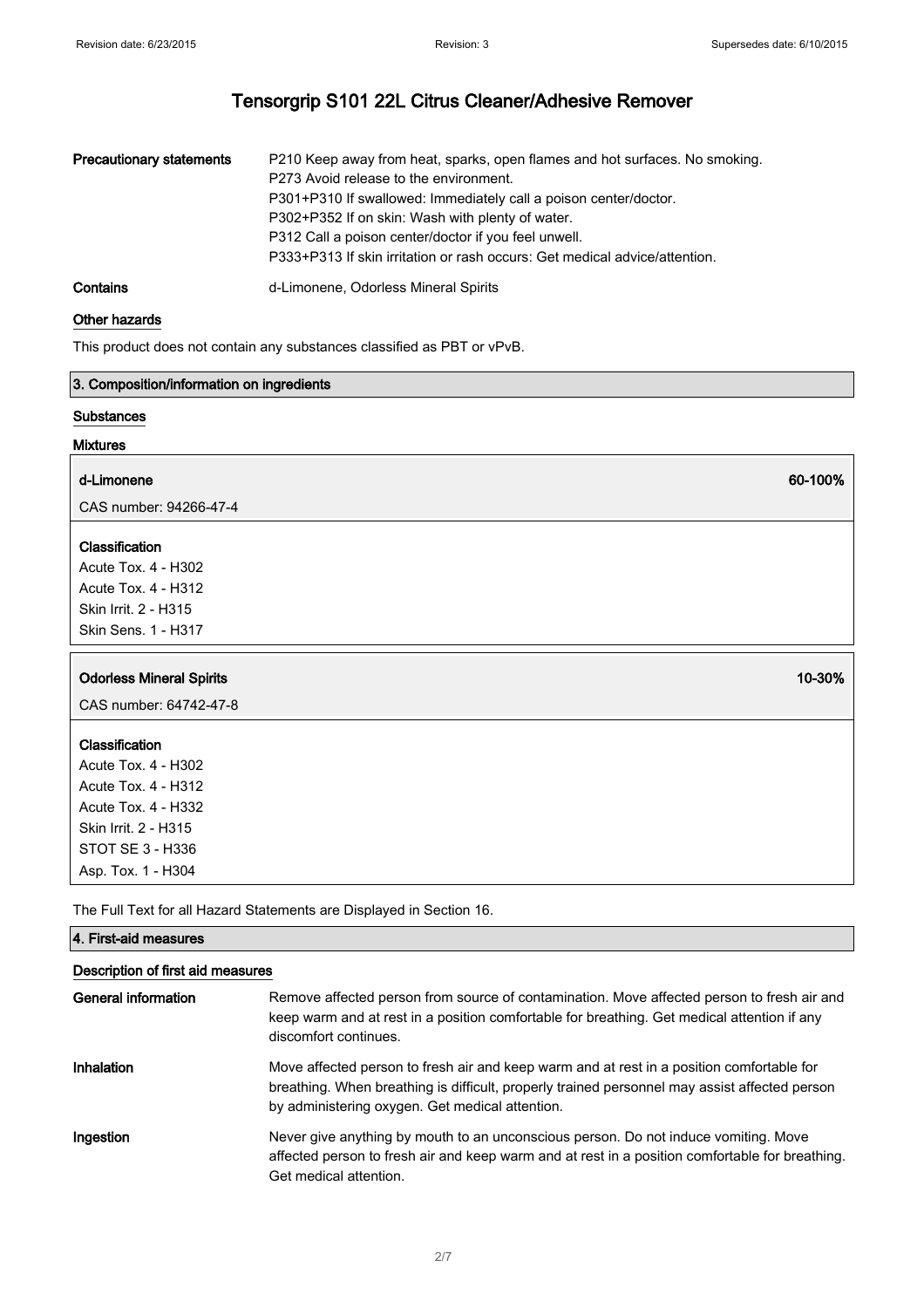Skin Contact **Remove affected person from source of contamination**. Remove contaminated clothing. Wash skin thoroughly with soap and water. Get medical attention if any discomfort continues. Eye contact **Remove any contact lenses and open eyelids wide apart.** Only remove contact lenses if the person is conscious, coherent and they can remove them themselves If adhesive bonding occurs, do not force eyelids apart. Continue to rinse for at least 15 minutes. If in doubt, get medical attention promptly. Show this Safety Data Sheet to the medical personnel. Most important symptoms and effects, both acute and delayed Inhalation **May cause coughing and difficulties in breathing**. May cause eye and respiratory system irritation. Overexposure may depress the central nervous system, causing dizziness and intoxication. Ingestion **Aspiration hazard if swallowed.** May be fatal if swallowed and enters airways. Ingestion may cause severe irritation of the mouth, the esophagus and the gastrointestinal tract. May Cause the following effects: Gastrointestinal symptoms, including upset stomach. Central nervous system depression. Nausea, vomiting. Entry into the lungs following ingestion or vomiting may cause chemical pneumonitis. **Skin contact** May be absorbed through the skin. Product has a defatting effect on skin. The product is irritating to eyes and skin. A single exposure may cause the following adverse effects: Dryness and/or cracking. Eye contact Causes serious eye irritation. Burns can occur. A single exposure may cause the following adverse effects: Pain. Conjunctivitis, irritation, tearing. Prolonged or repeated exposure may cause the following adverse effects: Irritation of eyes and mucous membranes. Prolonged contact causes serious eye and tissue damage. 5.Fire-fighting measures Special hazards arising from the substance or mixture Specific hazards **Pressurized container:** Must not be exposed to temperatures above 50°C/120°F Containers can burst violently or explode when heated, due to excessive pressure build-up. Advice for firefighters Special protective equipment for firefighters Wear positive-pressure self-contained breathing apparatus (SCBA) and appropriate protective clothing. 6. Accidental release measures

Personal precautions, protective equipment and emergency procedures

| <b>Personal precautions</b>                          | For personal protection, see Section 8.                                                                                                                                                       |
|------------------------------------------------------|-----------------------------------------------------------------------------------------------------------------------------------------------------------------------------------------------|
| <b>Environmental precautions</b>                     |                                                                                                                                                                                               |
| <b>Environmental precautions</b>                     | Avoid discharge into drains. Contain spillage with sand, earth or other suitable non-<br>combustible material.                                                                                |
| Methods and material for containment and cleaning up |                                                                                                                                                                                               |
| Methods for cleaning up                              | Stop leak if possible without risk. Provide adequate ventilation. Avoid the spillage or runoff<br>entering drains, sewers or watercourses. Absorb in vermiculite, dry sand or earth and place |

into containers. Wash thoroughly after dealing with a spillage.

7. Handling and storage

#### Precautions for safe handling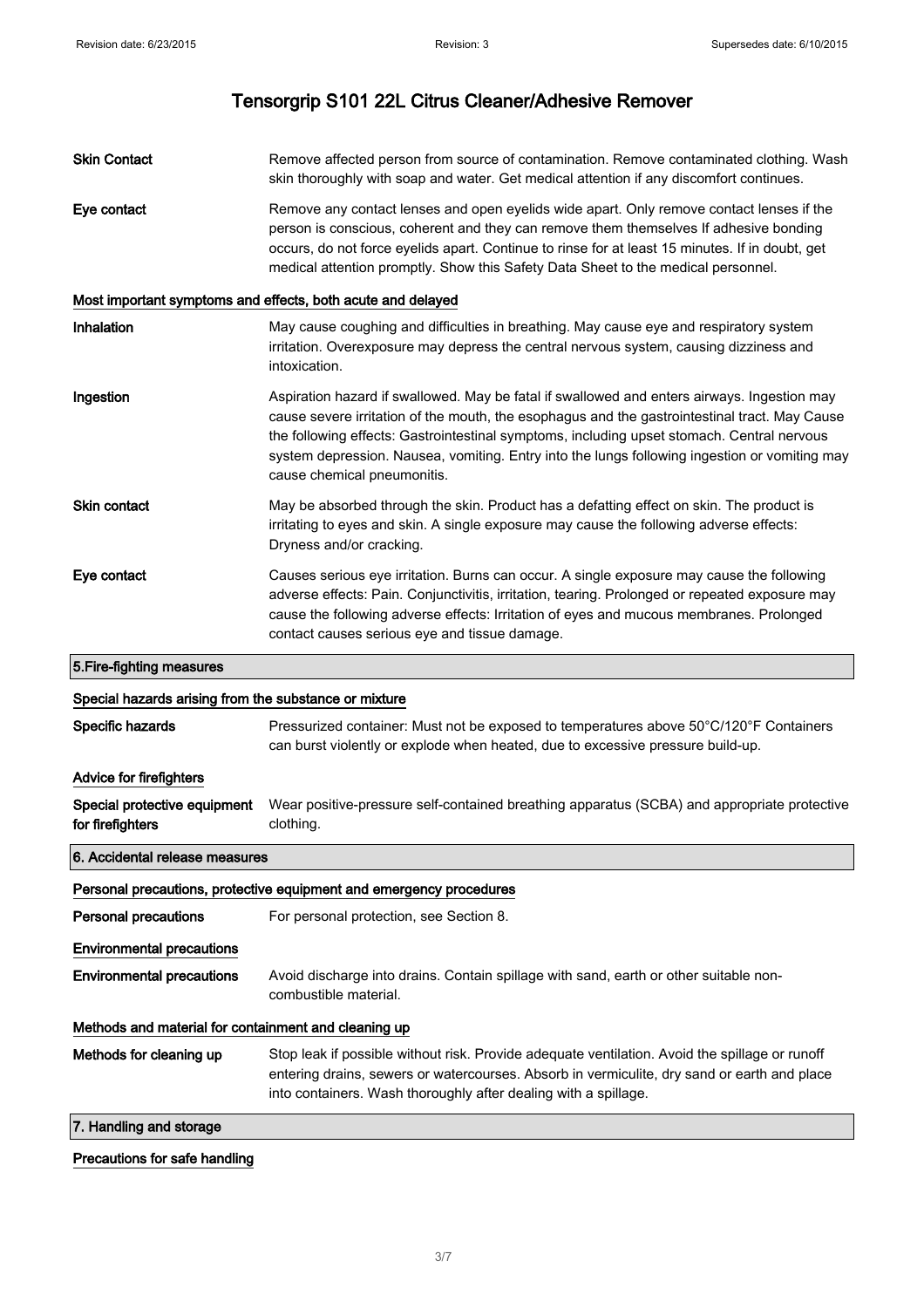Usage precautions **Avoid spilling. Avoid contact with skin and eyes. Provide adequate ventilation. Avoid inhalation** of vapors. Use approved respirator if air contamination is above an acceptable level. Container must be kept tightly closed when not in use. Advice on general Do not eat, drink or smoke when using this product.

#### Conditions for safe storage, including any incompatibilities

Storage precautions Keep away from heat, sparks and open flame. Keep container tightly closed. Keep only in the original container. Pressurized container: Must not be exposed to temperatures above 50°C/120°F

#### 8. Exposure Controls/personal protection

 $\mathbf{m}$ 

### Control parameters

occupational hygiene

#### Occupational exposure limits

#### d-Limonene

Long-term exposure limit (8-hour TWA): WEEL:US.AIHA = Workplace Environmental Exposure Level Guides 30 ppm

#### Odorless Mineral Spirits

Long-term exposure limit (8-hour TWA): ACGIH 200 mg/m<sup>3</sup> Long-term exposure limit (8-hour TWA): OSHA 500 ppm 2000 mg/m<sup>3</sup>

ACGIH = American Conference of Governmental Industrial Hygienists. OSHA = Occupational Safety and Health Administration.

# Exposure controls

**Contract Contract Contract** 

#### Protective equipment

| Appropriate engineering<br>controls | This product must not be handled in a confined space without adequate ventilation. Provide<br>adequate general and local exhaust ventilation.                                                                                                                                                                                                                           |
|-------------------------------------|-------------------------------------------------------------------------------------------------------------------------------------------------------------------------------------------------------------------------------------------------------------------------------------------------------------------------------------------------------------------------|
| Eye/face protection                 | Wear chemical splash goggles.                                                                                                                                                                                                                                                                                                                                           |
| Hand protection                     | Use protective gloves.                                                                                                                                                                                                                                                                                                                                                  |
| Other skin and body<br>protection   | Wear appropriate clothing to prevent any possibility of liquid contact and repeated or<br>prolonged vapor contact.                                                                                                                                                                                                                                                      |
| Hygiene measures                    | DO NOT SMOKE IN WORK AREA! Wash hands at the end of each work shift and before<br>eating, smoking and using the toilet. Wash promptly with soap and water if skin becomes<br>contaminated. Promptly remove any clothing that becomes contaminated. When using do not<br>eat, drink or smoke.                                                                            |
| Respiratory protection              | Respiratory protection must be used if the airborne contamination exceeds the recommended<br>occupational exposure limit. If exposure levels are likely to be exceeded, use a full face mask<br>fitted with an organic AXP3 filter for short term low level exposures. For long term or high level<br>exposures, compressed airline breathing apparatus should be used. |

### 9. Physical and Chemical Properties

#### Information on basic physical and chemical properties

| Appearance | Aerosol.         |
|------------|------------------|
| Color      | Clear.           |
| Odor       | Strong. Solvent. |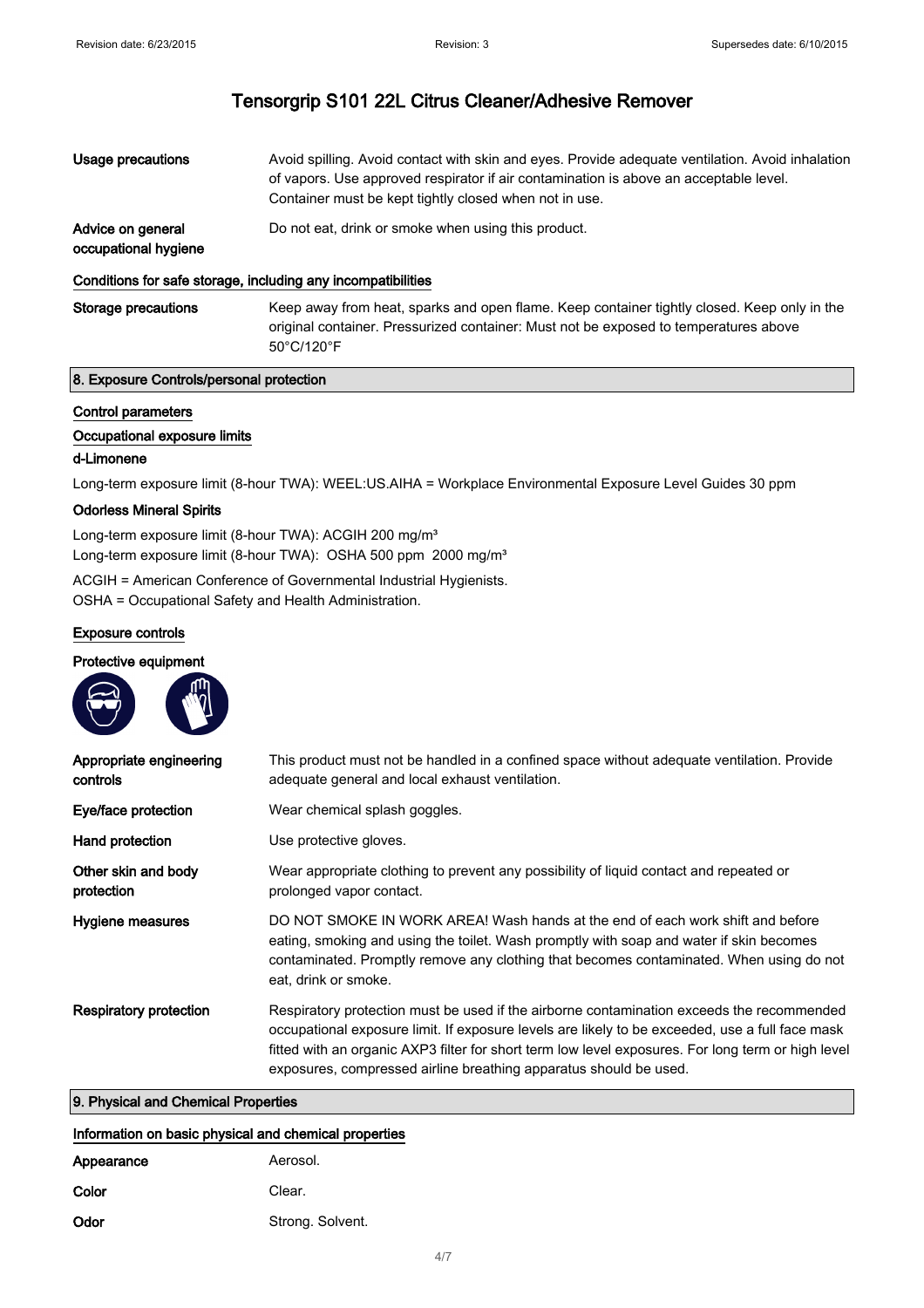| Initial boiling point and range                 | Not determined.                                                                                                                     |
|-------------------------------------------------|-------------------------------------------------------------------------------------------------------------------------------------|
| Flash point                                     | Not determined.                                                                                                                     |
| Upper/lower flammability or<br>explosive limits | Not determined.                                                                                                                     |
| Vapour pressure                                 | Not determined.                                                                                                                     |
| Vapour density                                  | Not determined.                                                                                                                     |
| <b>Relative density</b>                         | .8295                                                                                                                               |
| Solubility(ies)                                 | Negligibly soluble in water                                                                                                         |
| Volatile organic compound                       | This product contains a maximum VOC content of 747 g/l.                                                                             |
| 10. Stability and reactivity                    |                                                                                                                                     |
| <b>Stability</b>                                | Stable at normal ambient temperatures and when used as recommended.                                                                 |
| Possibility of hazardous<br>reactions           | Will not polymerize.                                                                                                                |
| <b>Conditions to avoid</b>                      | Avoid heat, flames and other sources of ignition. Avoid contact with the following materials:<br>Oxidizing agents. Reducing agents. |
| Materials to avoid                              | Strong acids. Strong oxidizing agents.                                                                                              |
| Hazardous decomposition<br>products             | Fire creates: Vapours/gases/fumes of: Carbon monoxide (CO). Carbon dioxide (CO2).<br>Ketones Aldehydes. Hydrocarbons.               |
|                                                 |                                                                                                                                     |
| 11. Toxicological information                   |                                                                                                                                     |
| Information on toxicological effects            |                                                                                                                                     |
| Acute toxicity - oral                           |                                                                                                                                     |
| ATE oral (mg/kg)                                | 555.5555556                                                                                                                         |
| Acute toxicity - dermal<br>ATE dermal (mg/kg)   | 1,222.22222222                                                                                                                      |
| Acute toxicity - inhalation                     |                                                                                                                                     |
| ATE inhalation (vapours mg/l)                   | 61.11111111                                                                                                                         |
| Carcinogenicity<br>Carcinogenicity              | No information available.                                                                                                           |
| 12. Ecological Information                      |                                                                                                                                     |
| 13. Disposal considerations                     |                                                                                                                                     |
| Waste treatment methods                         |                                                                                                                                     |
| <b>Disposal methods</b>                         | Dispose of waste to licensed waste disposal site in accordance with the requirements of the<br>local Waste Disposal Authority.      |
| 14. Transport information                       |                                                                                                                                     |
| Air transport notes                             | 1. <75kg, 2. <150kg                                                                                                                 |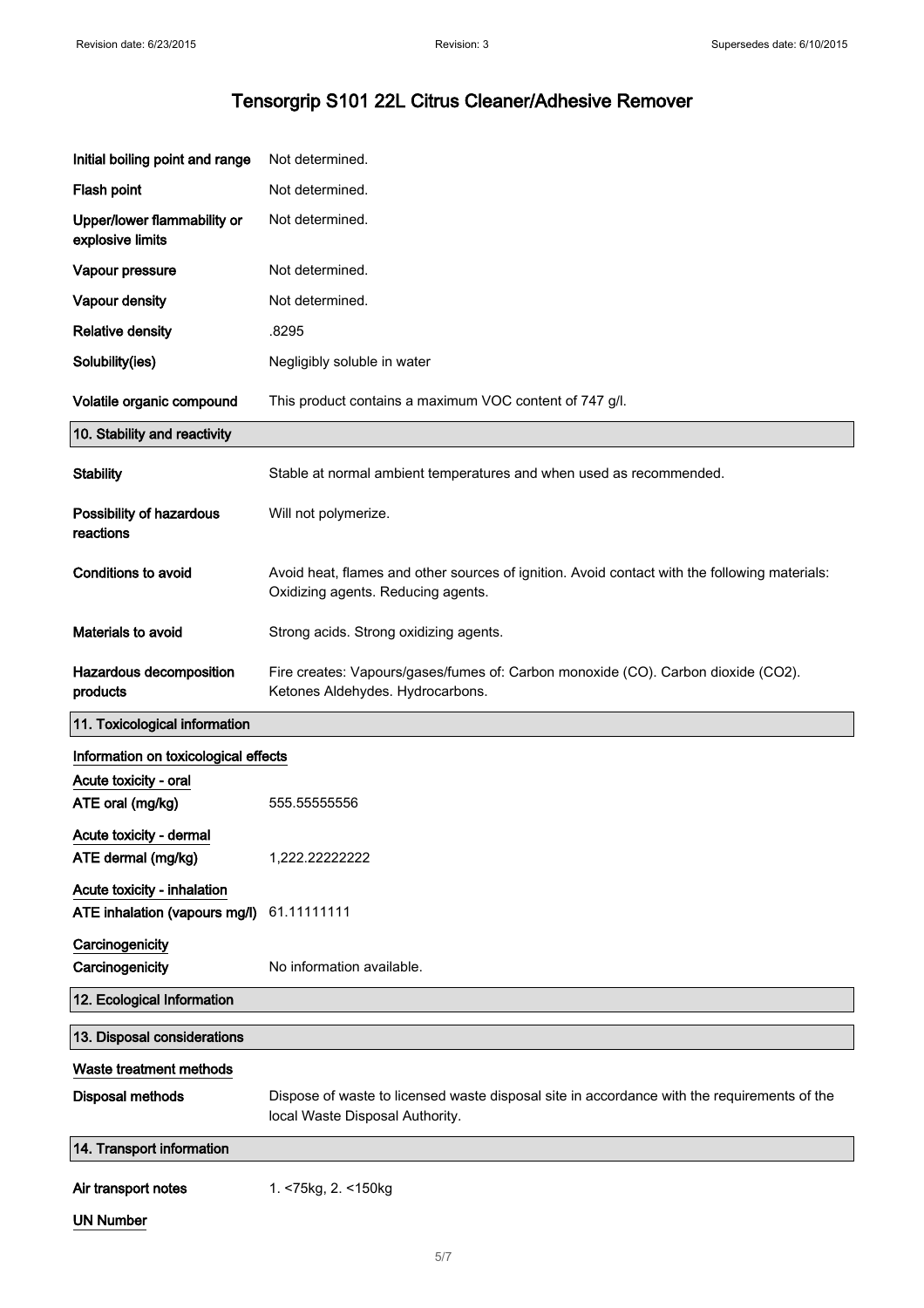| UN No. (DOT)                   | 3500                                                                   |
|--------------------------------|------------------------------------------------------------------------|
| UN No. (ICAO)                  | 3500                                                                   |
| UN proper shipping name        |                                                                        |
| Proper shipping name (DOT)     | 3500 - Chemical Under Pressure, N.O.S. (d-Limonene, OMS)               |
| Proper shipping name<br>(IMDG) | CHEMICAL UNDER PRESSURE, FLAMMABLE, N.O.S.                             |
|                                | Proper shipping name (ICAO) CHEMICAL UNDER PRESSURE, FLAMMABLE, N.O.S. |
| Transport hazard class(es)     |                                                                        |
| <b>DOT hazard class</b>        | 2.2                                                                    |
| <b>Transport labels</b>        |                                                                        |

# Packing group

Not applicable.

# 15. Regulatory information

# Inventories

US - TSCA

Present.

# d-Limonene

| 16. Other information                                      |                                                                                                                                                                                                                                                                                  |
|------------------------------------------------------------|----------------------------------------------------------------------------------------------------------------------------------------------------------------------------------------------------------------------------------------------------------------------------------|
| <b>Revision date</b><br><b>Revision</b><br>Supersedes date | 6/23/2015<br>3<br>6/10/2015                                                                                                                                                                                                                                                      |
| SDS No.                                                    | 20639                                                                                                                                                                                                                                                                            |
| Hazard statements in full                                  | H280 Contains gas under pressure; may explode if heated.<br>H302 Harmful if swallowed.<br>H312 Harmful in contact with skin.<br>H315 Causes skin irritation.<br>H317 May cause an allergic skin reaction.<br>H332 Harmful if inhaled.<br>H336 May cause drowsiness or dizziness. |
| <b>ACA HMIS Health rating.</b>                             | Slight hazard. (1)                                                                                                                                                                                                                                                               |
| <b>ACA HMIS Physical hazard</b><br>rating.                 | Normally stable. (0)                                                                                                                                                                                                                                                             |
| <b>ACA HMIS Personal</b><br>protection rating.             | B                                                                                                                                                                                                                                                                                |
| <b>ACA HMIS Flammability</b><br>rating.                    | Will not burn. (0)                                                                                                                                                                                                                                                               |